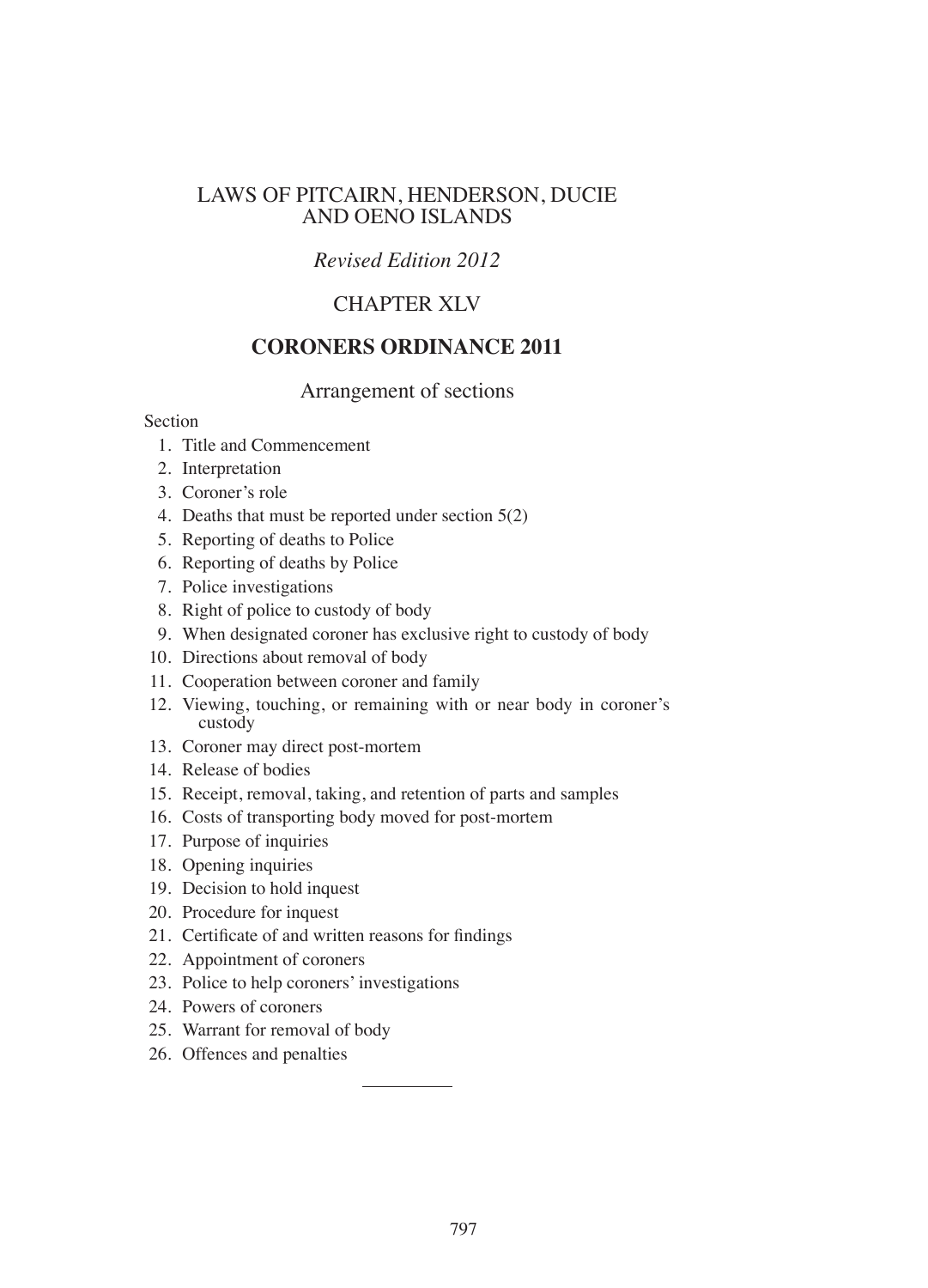#### **CORONERS ORDINANCE**

No. 3 of 2011.

Title and Commencement

Interpretation

### **An Ordinance to make provisions for the occurrence of sudden or accidental deaths and to establish a process for coronial proceedings**

**1.** This Ordinance may be cited as the Coroners Ordinance 2011 and shall come into force on the day after it is published.

**2.** In this Ordinance, unless the context otherwise requires,—

**bodily sample**, in relation to a body,—

- (a) means a sample or specimen (whether of a body part, or of any other thing that is in or on the body, or of both) taken from the body by a pathologist after the death of the person concerned; and so
- (b) includes a sample or specimen so taken of blood or tissue, urine or other bodily luids, or contents of the stomach or bowel, and a sample or specimen so taken that is, or is part of, the following:
	- (i) any thing that is, or is in or on, an item of clothing on the body:
	- (ii) a weapon, or other foreign item or substance (for example, a surgical implant, including a cardiac pacemaker or other biomechanical aid), that is in or on the body

**body** means a dead person, but—

- (a) includes a part of a person (whether or not the person's identity is known when the part is discovered or is later determined)
	- (i) without which no person can live; or
	- (ii) discovered in such circumstances or such a state that it is probable that the person is dead; and
- (b) does not include a dead foetus or a still-born child; and
- (c) for the purposes of an authorisation for release under section 14, does not include any body part or bodily sample retained in accordance with section 15

**body part**, in relation to a body,—

- (a) means any part of the body (whether separated from the body before, on, or after the death concerned); and so
- (b) includes a part so received or removed that is an organ, limb, hand, foot, or digit
- **craft** includes any aircraft, ship, boat, or other machine or vessel, used or capable of being used for the carriage or transportation of persons or goods, or both, by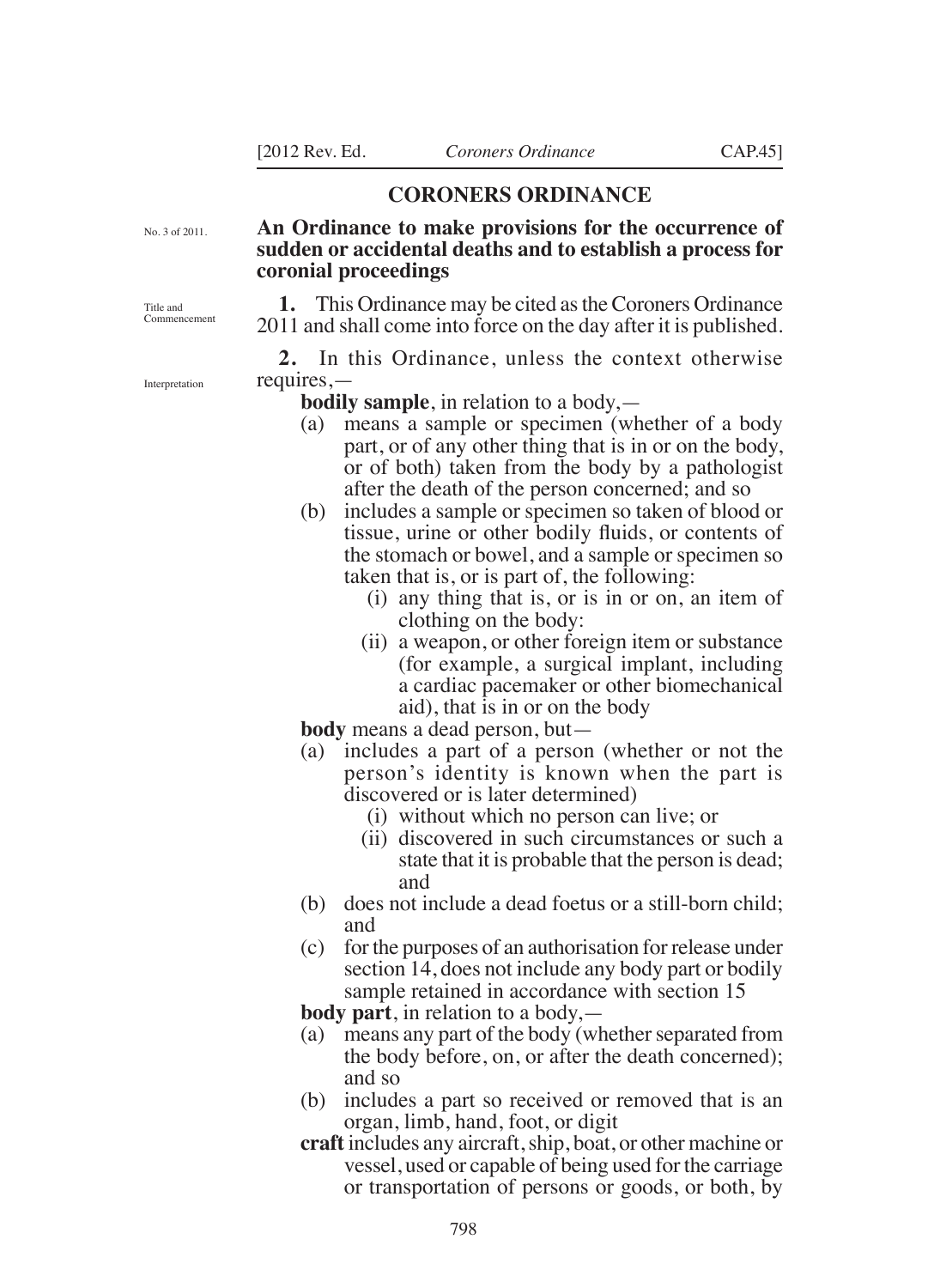air or water or over or under water

**death**, in relation to reporting to a member of the police or a coroner, includes the finding of a body

**designated coroner** means the coroner designated by the Governor under section 6(2) to receive reports of and perform every other part of the coroner's role in relation to that death, and includes any replacement designated coroner designated by the Governor under section 6(3)

**doctor** means a health practitioner who is, or is deemed to be, licensed in accordance with the Dental and Medical Practitioners Ordinance 1984

**immediate family**, in relation to a dead person,—

- (a) means members of the dead person's family or other culturally recognised family group, who—
	- (i) were in a close relationship with the person; or
	- (ii) had, in accordance with customs or traditions of the community of which the person was part, responsibility for, or an interest in, the person's welfare and best interests; and
- (b) to avoid doubt, includes persons whose relationship to the dead person is, or is through 1 or more relationships that are, that or those of—
	- (i) spouse or de facto partner of the dead person:
	- (ii) child, parent, guardian, grandparent, brother, or sister of the dead person:
	- (iii) stepchild, stepparent, stepbrother, or stepsister of the dead person

**inquest** means a hearing held by a coroner in connection with an inquiry

**inquiry** means an inquiry into a death opened and conducted by a coroner under sections 17 and 18.

**investigation** means every function, power, or duty the coroner may or must perform or exercise in relation to the death, including those relating to a post-mortem of the body concerned and an inquiry into the death

**pathologist** means a doctor who is competent to perform post-mortems because his or her scope of practice includes the branch of medicine of pathology

**Pitcairn Islands group territory** means the land and the waters enclosed by the outer limits of the territorial sea of the Pitcairn, Henderson, Ducie and Oeno Islands.

**Police** means a police officer appointed under section 2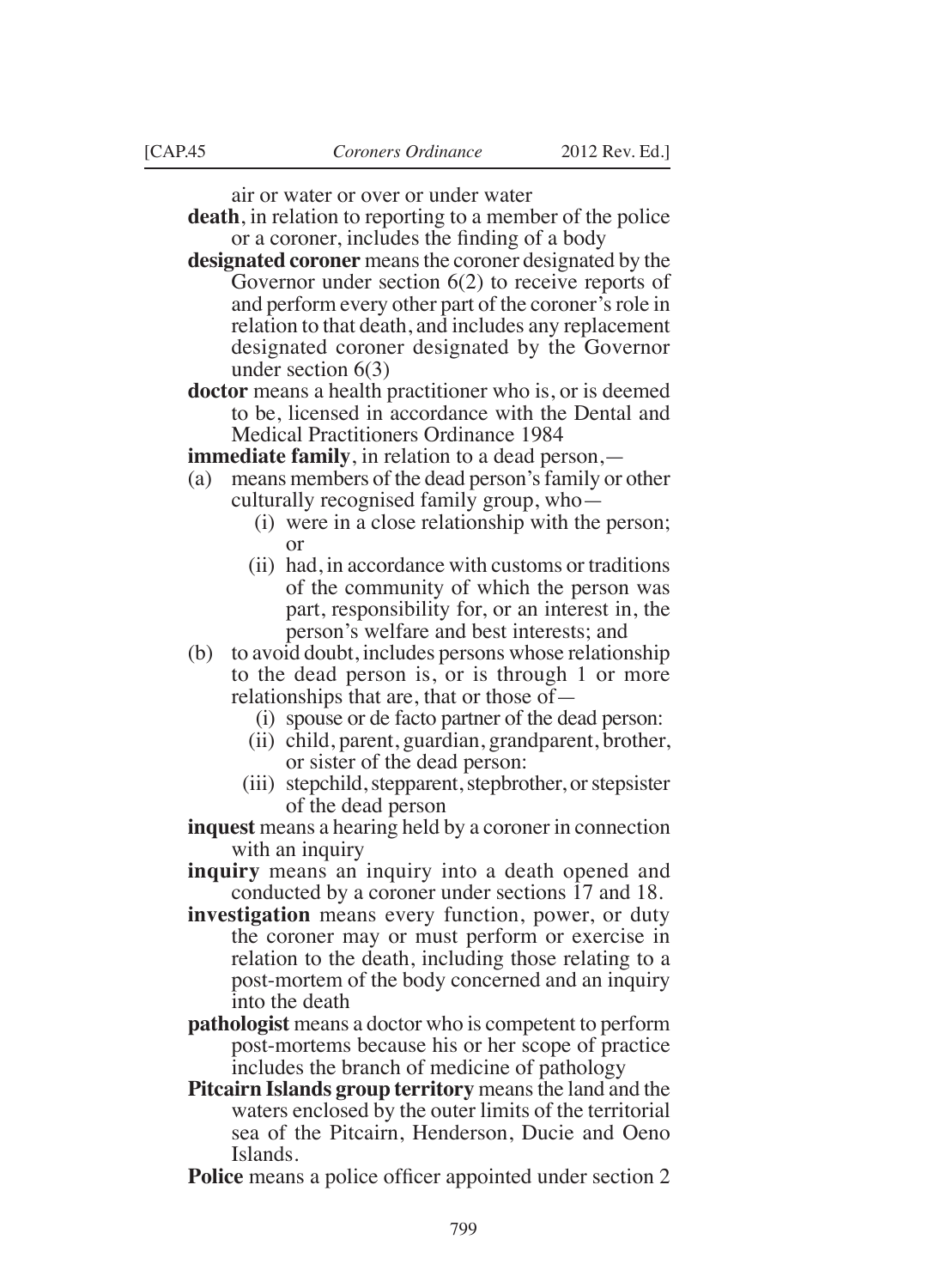Coroner's role

of the Justice Ordinance

**3.—**(1) A coroner's role in relation to a death is—

- (a) to receive a report of the death from the police; and
- (b) to decide whether to direct a post-mortem and, if one is directed, to determine whether to authorise certain people (other than the pathologist) to attend; and
- (c) to authorise the release of the body (including determining, if a post-mortem has been directed, whether the pathologist wishes and is permitted, on the release of the body, to retain body parts or bodily samples); and
- (d) to decide whether to open an inquiry (and, if one is to be conducted, whether an inquest should be held); and
- (e) if an inquiry is to be opened and conducted,—
	- (i) to open and conduct it for the 3 purposes stated in section 17, and not to determine civil, criminal, or disciplinary liability; and
	- (ii) to determine related matters such as whether to prohibit the making public of evidence and whether to authorise the making public of certain particulars of deaths suspected or found to be self-inflicted deaths; and
	- (iii) on completing it, to complete and sign a certificate of findings in relation to the death; and
- (f) to give members and representatives of the immediate family of the person who is, or of a person who is suspected to be, the dead person concerned, and certain others, notice of significant matters in the carrying out of the duties and processes required by law to be performed or followed in relation to the death.

(2) This section is only a general guide to a coroner's role.

**4.—**(1) This section applies to the following deaths if and only if they are deaths to which subsection (2) applies:

(a) Every death that appears to have been without known cause, or suicide, or unnatural or violent.

(b) Every death?

- (i) That occurred while the person concerned was undergoing a medical, surgical, dental or similar treatment or procedure; or
- (ii) appears to have been the result of such a procedure; or

Deaths that must be reported under section 5(2)

800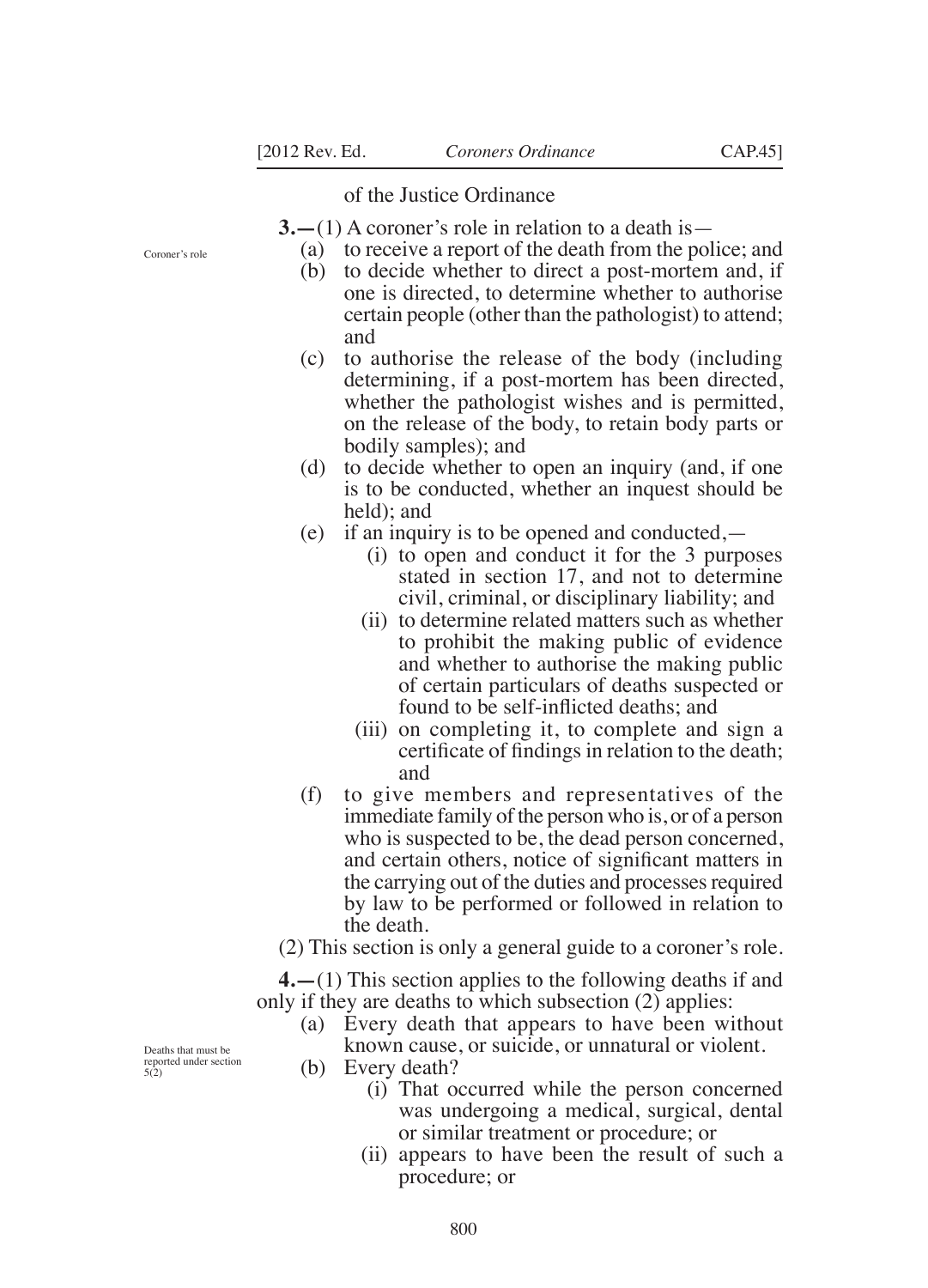- (iii) that occurred while the woman concerned was giving birth, or that appears to have been a result of that woman being pregnant or giving birth.
- (c) The death of a person in the custody of the Police.
- (d) The death of a prisoner as deined in section 7 of the Prisons Ordinance 2001.
- (e) Subsections (c) and (d) apply to a death whether or not it occurred in the institution, residence, hospital, facility, or prison concerned.

(2) This section applies only to deaths that occur in the Pitcairn Islands group territory.

**5.—(1)** A person who finds a body in the Pitcairn Island group territory must report that inding to a member of the police as soon as practicable unless excused from doing so by subsection (3).

(2) A person who learns of a death to which section 4 applies must report that death to a member of the police as soon as practicable unless excused from doing so by subsection (3).

(3) A person is not required by subsections (1) or (2) to report a death if he or she believes that the death?

- (a) is already known to the Pitcairn Island Police; or
- (b) will be reported to a member of the police.

**6.—**(1) This section applies to a member of the police?

- (a) who finds a body in the Pitcairn Island group territory; or
- (b) to whom a report of a death is made under section  $R_{\text{eppotting of deaths}}$ 5.

(2) A member of the police to who this section applies must, unless excused from doing so by subsection (4), cause the death concerned to be reported as soon as practicable to the Governor who must then designate a coroner for the death and report to that coroner.

(3) In the event the coroner designated under subsection (2) becomes unavailable the Governor may designate a replacement coroner to continue the role of designated coroner in relation to that death.

(4) A member of the police is not required by subsection (2) to report a death to the Governor if he or she believes that the death is already known to, or will be reported by another member of the police to the Governor.

**7.** If a death has been reported to a coroner under section 6, the police must cause to be made all investigations?

(a) necessary to help to identify the causes and circumstances of the death, to prevent deaths and Police investigations

Reporting of deaths to police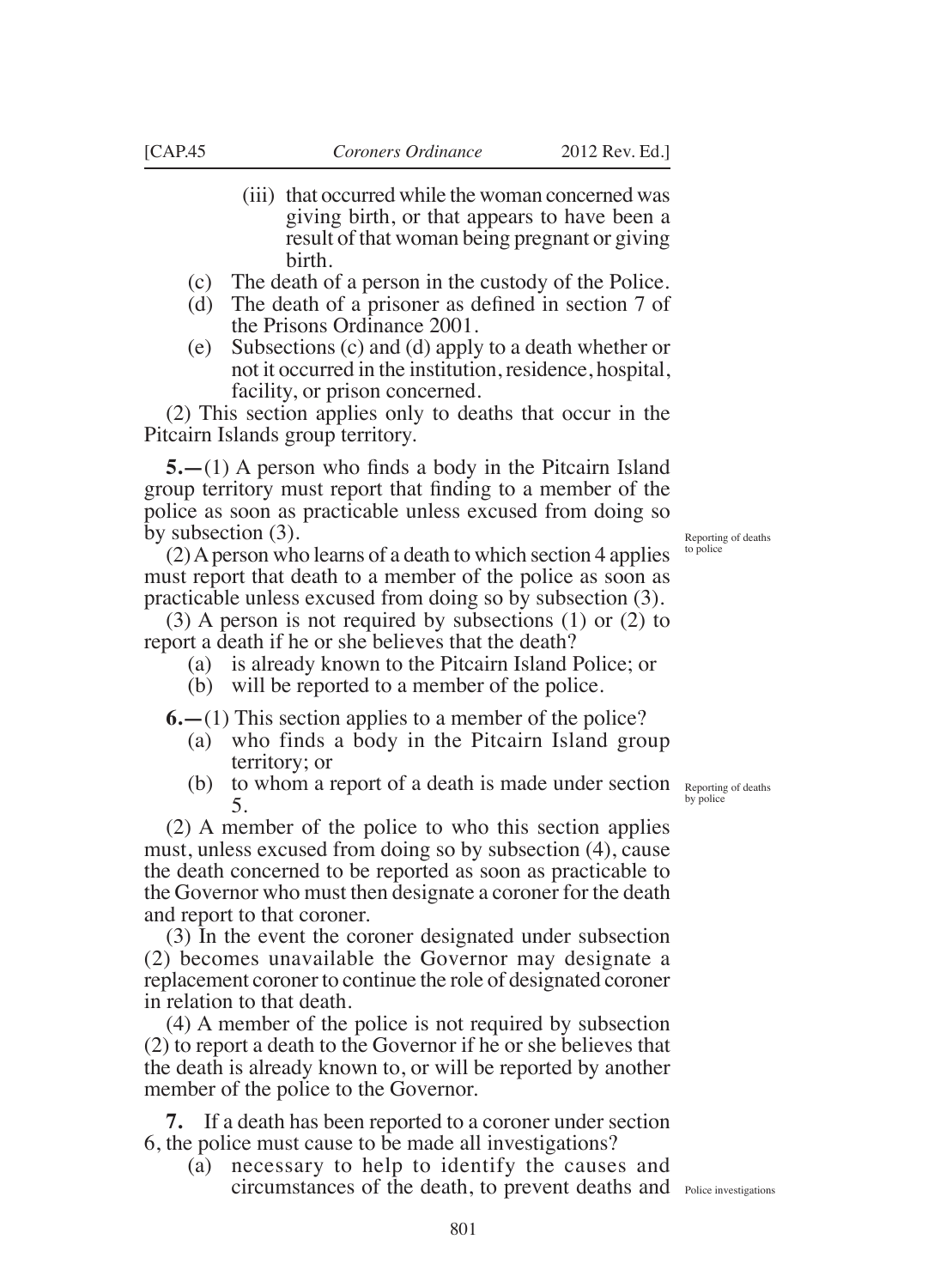promote justice; or

(b) as directed by the designated coroner.

**8.—**(1) The police have an exclusive right to custody of the body concerned?

- (a) from the time when a member of the police first suspects on reasonable grounds that a death which must be reported under section 4 may have occurred; and
- (b) Until the death has been reported to the designated coroner and the designated coroner therefore has an exclusive right to the body under section 9.

(2) Nothing in this section affects when that exclusive right can be and is exercised by the Police, or prevents the Police from exercising on behalf of the designated coroner his or her right under section 9.

**9.—**(1) The designated coroner has an exclusive right to custody of the body concerned from the time when a death has been reported to him or her under section 6, until he or she authorises the release of the body under section 14.

(2) Nothing in this section affects when that exclusive right can be and is exercised by or on behalf of the designated coroner.

**10.** For the purposes of a post-mortem of a body under section 13, a coroner may give any directions they see fit about removal of the body.

**11.—**(1) On request by or on behalf of the immediate family, the coroner may recognise, and after recognition, liaise with a representative of the immediate family.

(2) A coroner to whom a death has been reported under section 6 must take all reasonable steps to give notice, as soon as practicable, of significant matters in the carrying out of the duties and processes required by law to be performed or followed in relation to the death, to a representative recognised under subsection (1), and to the immediate family of the person, or person who is suspected to be, the dead person concerned.

**12.—**(1) If a death has been reported to a coroner under section 6 and the coroner's exclusive right to custody of the body under section 9 is being exercised by, or on behalf of the coroner, one or more people to whom subsection (2) applies may, if they wish, view, touch or remain with or near the body, but only:

- (a) If authorised to do so by the coroner; and
- (b) In accordance with any conditions the coroner

Right of police to custody of body

When designated coroner has exclusive right to custody of body

Directions about removal of body

Cooperation between coroner and family

Viewing, touching, or remaining with or near body in coroner's custody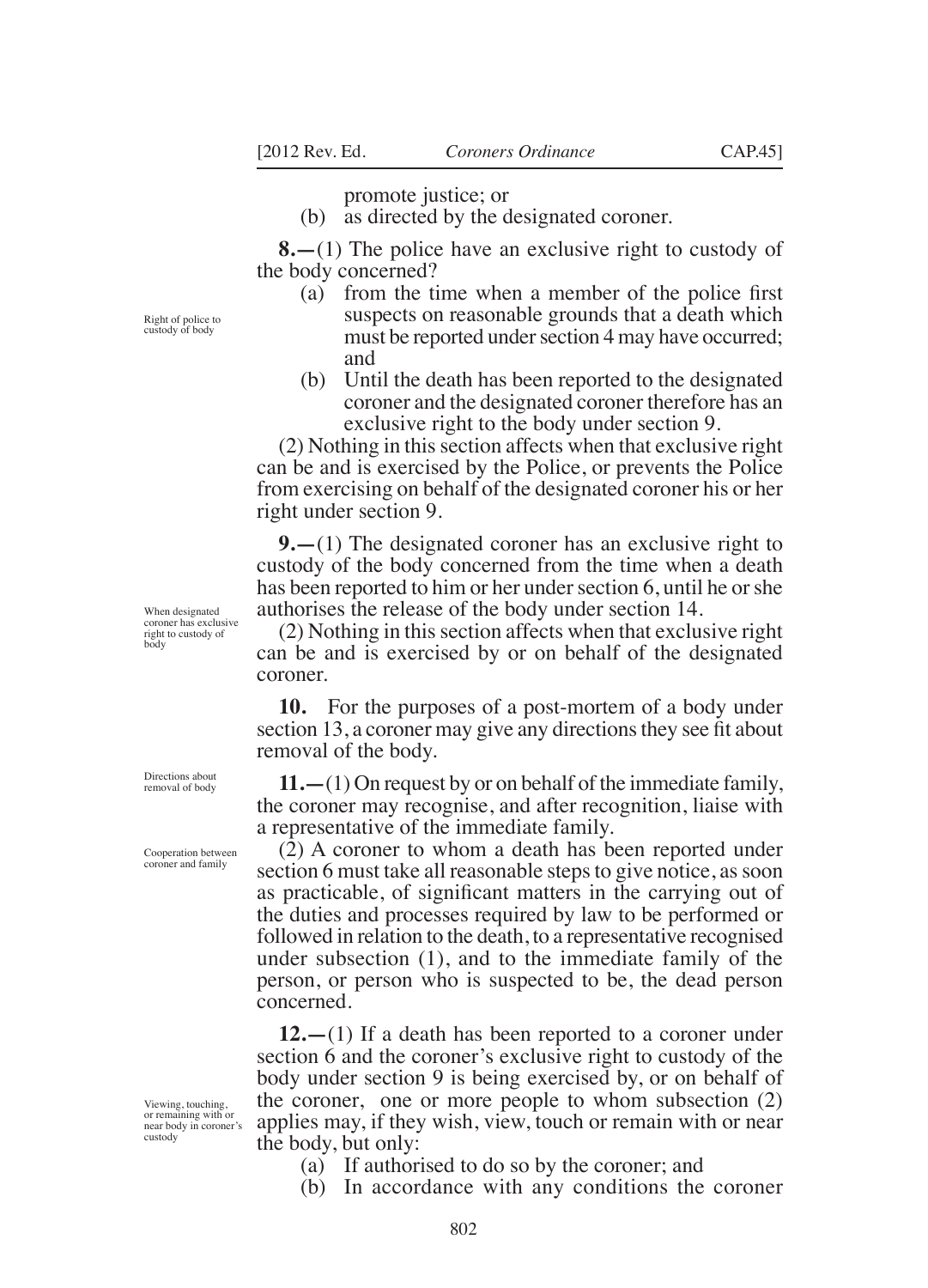imposes.

(2) This section applies only to the following people:

- (a) Members of the immediate family of the person who is, or of a person who is suspected to be, the dead person concerned:
- (b) Representatives of that immediate family:
- (c) People chosen by that immediate family who are performing or providing religious or spiritual functions, advice, benefit, or comfort.

**13.—**(1) A coroner may direct a pathologist to perform a post-mortem of a body for the purpose of enabling the coroner to decide whether to open an inquiry into the death concerned; or where the coroner is to open, or has opened but Coroner may direct not completed, an inquiry into the death concerned.

(2) The pathologist must not be a doctor who, to the coroner's knowledge, was a doctor who attended the person concerned immediately before death.

(3) As soon as practicable after completing the post-mortem, the pathologist must give the coroner a written report on the results of the post-mortem.

(4) In deciding whether to direct a post-mortem under subsection (1), a coroner must have regard to the following matters?

- (a) Whether the death appears to have been unnatural or violent; and
- (b) The existence and extent of any allegations, rumours, suspicions, or public concern about the cause of the death; and
- (c) The desire of any member of the immediate family of the person concerned that a post-mortem should be performed; and
- (d) Any other matters the coroner thinks relevant.

**14.—**(1) A coroner to whom a death has been reported under section 6 must authorise the release of the body concerned as soon as he or she is satisied that it is no longer necessary to withhold it from family members.

Release of bodies

(2) Authorisation by the coroner must be?

- (a) Given by written notice in the prescribed form; and
- (b) Signed by the coroner.

**15.—**(1) A pathologist may, with no further authority than this section, receive or remove a body part, or take a bodily sample, or both, if the pathologist believes on reasonable grounds that the receipt, removal, or taking concerned is necessary for the purposes of a post-mortem.

(2) The body part removed or sample taken by a pathologist taking, and retention of parts and samples

post-mortem

Receipt, removal,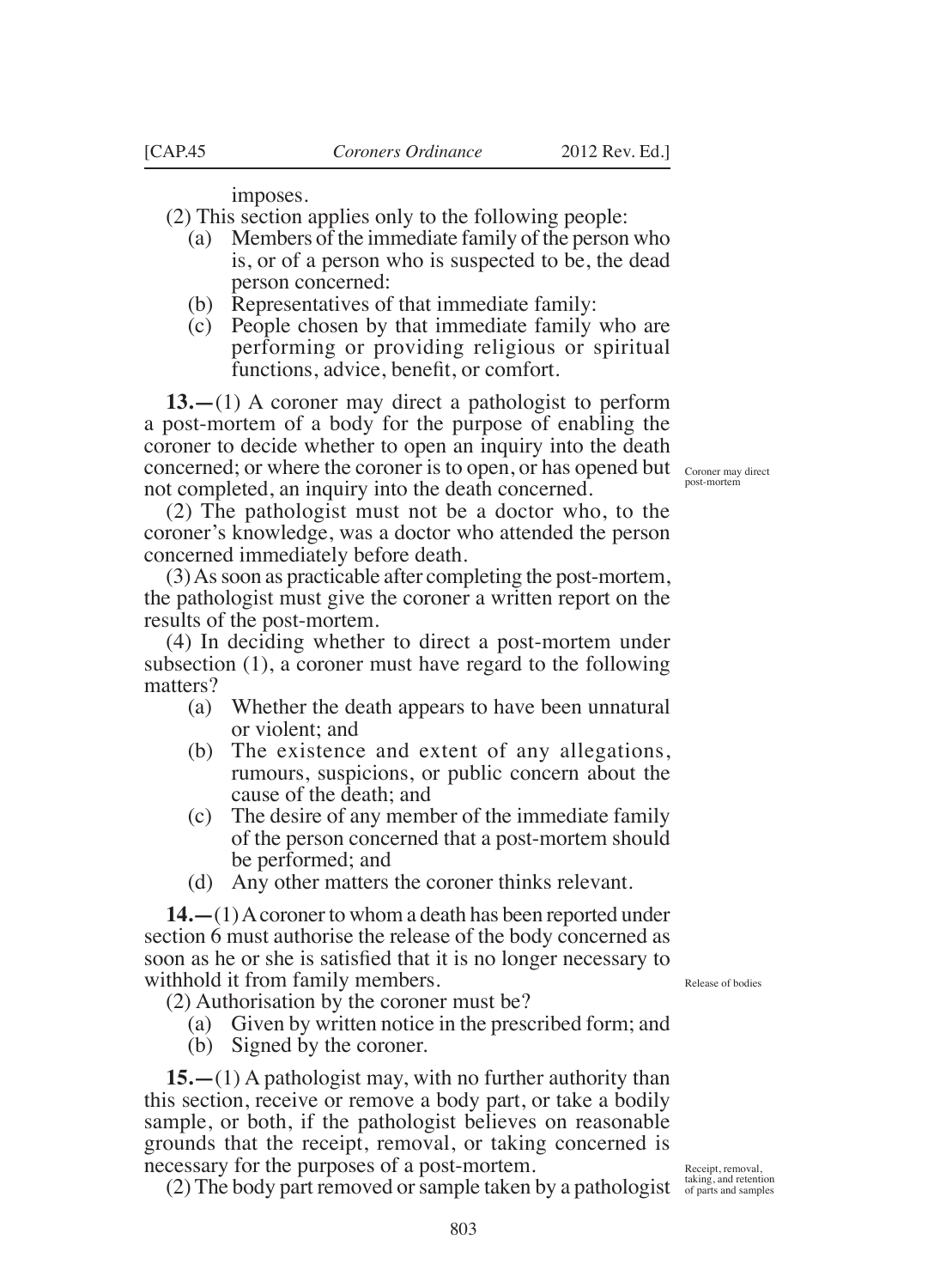for the purposes of a post-mortem must be as small as possible for the analysis or examination for which the part is removed or sample taken.

(3) The number of body parts received or removed, bodily samples taken, or both, must be no greater than is necessary for the purposes of the post-mortem.

(4) Nothing in this section prevents any other receipt, removal, or taking of a part or sample authorised by law.

(5) The pathologist is, when the body is released, permitted to retain the body part or bodily sample, but only if?

- (a) The part or sample is a minute one and is, in the pathologist's opinion, necessary for the purposes of the post-mortem; or
- (b) The retention is, in the pathologist's opinion, necessary for the purposes of the post-mortem, and is authorised in writing by the coroner ; or
- (c) The pathologist explained to the family members or other people to whom the body is to be released that the pathologist proposed to retain the part or sample for a specified purpose and none of those people objected to the pathologist's proposal.

**16.—**(1) Where a body has been transported to another location in accordance with a coroner's direction, or for the purposes of a post-mortem, the Governor is responsible for the costs of transporting the body back to its location when the direction was made or the post-mortem was directed, or provided that costs do not exceed the costs of transportation to the original location, the costs of transporting the body to another location.

**17.—**(1) A coroner opens and conducts an inquiry for the purposes of?

(a) Establishing, so far as is possible?

- (i) That a person has died; and
- (ii) That person's identity; and
- (iii) When and where a person died; and
- (iv) The causes of death; and
- (v) The circumstances of death:
- (b) making specified recommendations or comments that, in the coroner's opinion, may, if drawn to public attention, reduce the chances of the occurrence of other deaths in circumstances similar to those in which the death occurred:
- (c) determining whether the public interest would be served by the death being investigated by other investigating authorities in the performance or

Costs of transporting body moved for post mortem

Purpose of inquiries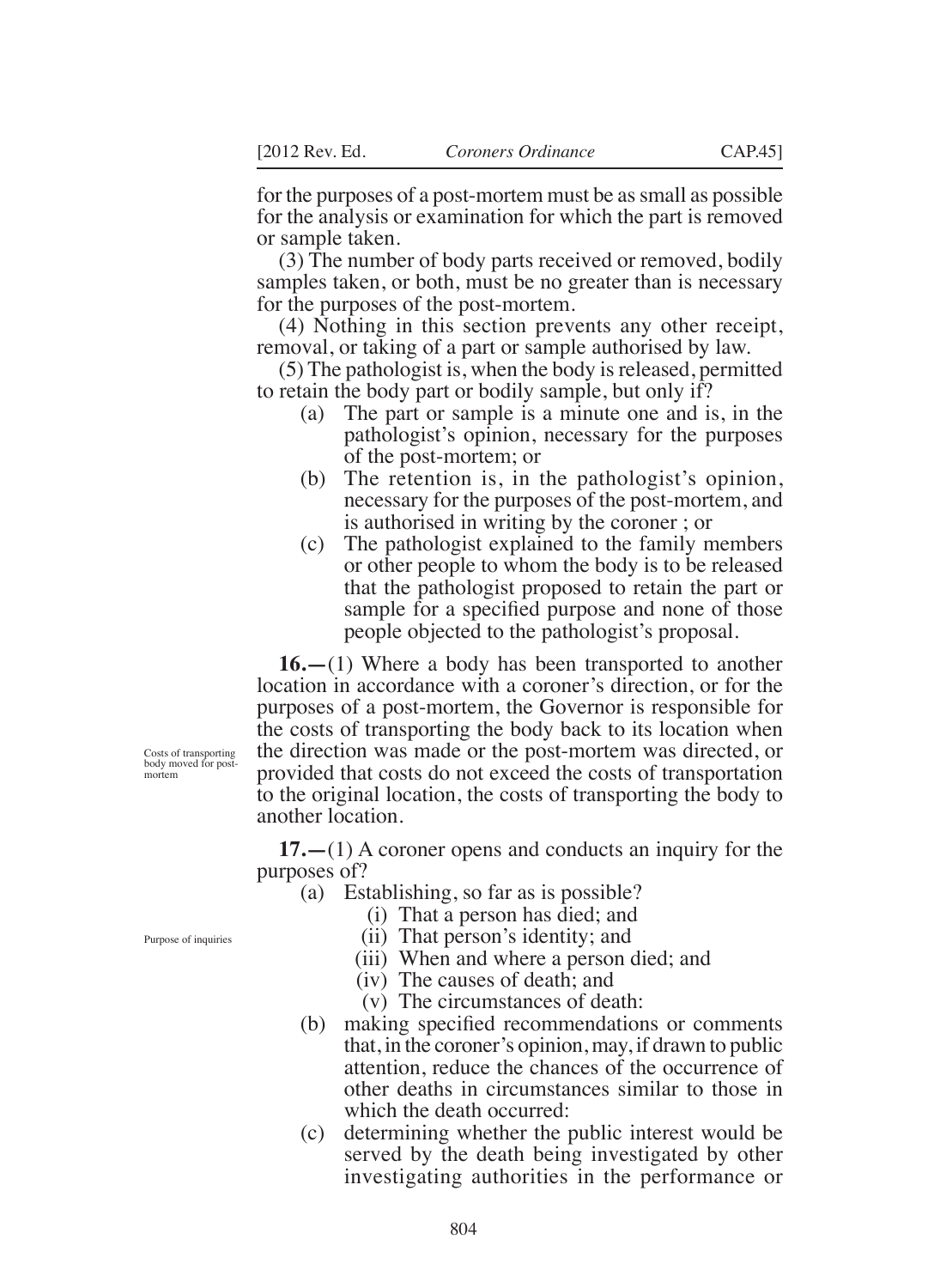exercise of their functions, powers, or duties, and to refer the death to them if satisied that the public interest would be served by their investigating it in the performance or exercise of their functions, powers, or duties.

(2) The purpose of an inquiry is not to determine civil, criminal, or disciplinary liability.

**18.—**(1) In deciding whether to open and conduct an inquiry, a coroner must have regard to the following matters:

(a) whether or not the causes of the death concerned appear to have been natural; and

- (b) in the case of a death that appears to have been  $_{\text{Opening impuries}}$ unnatural or violent, whether or not it appears to have been due to the actions or inaction of any other person; and
- (c) the existence and extent of any allegations, rumours, suspicions, or public concern, about the death; and
- (d) the extent to which the drawing of attention to the circumstances of the death may be likely to reduce the chances of the occurrence of other deaths in similar circumstances; and
- (e) the desire of any members of the immediate family of the person who is or appears to be the person concerned that an inquiry should be conducted; and
- (f) any other matters the coroner thinks it.

(2) A coroner to whom a death is reported under section 6 must open and conduct and inquiry into it?

- (a) If it appears to have been?
	- (i) self-inflicted; or
	- (ii) a death in oficial custody or care; or
- (b) If the coroner is not satisied that the matters required by this Ordinanceto be established by an inquiry are already adequately disclosed in respect of the death by information arising from investigations or examinations the coroner has made or caused to be made.

**19.—**(1) A coroner may decide to hold an inquest for the purposes of the inquiry.

(2) A coroner who decides to hold an inquest for the purposes of the inquiry must ix a date, time and place for the inquest, and must?

(a) give the family representative, immediate family, and certain others (in accordance with section 11) Decision to hold notice in relation to the date, time, and place fixed for the inquest and at least 10 working days before

inquest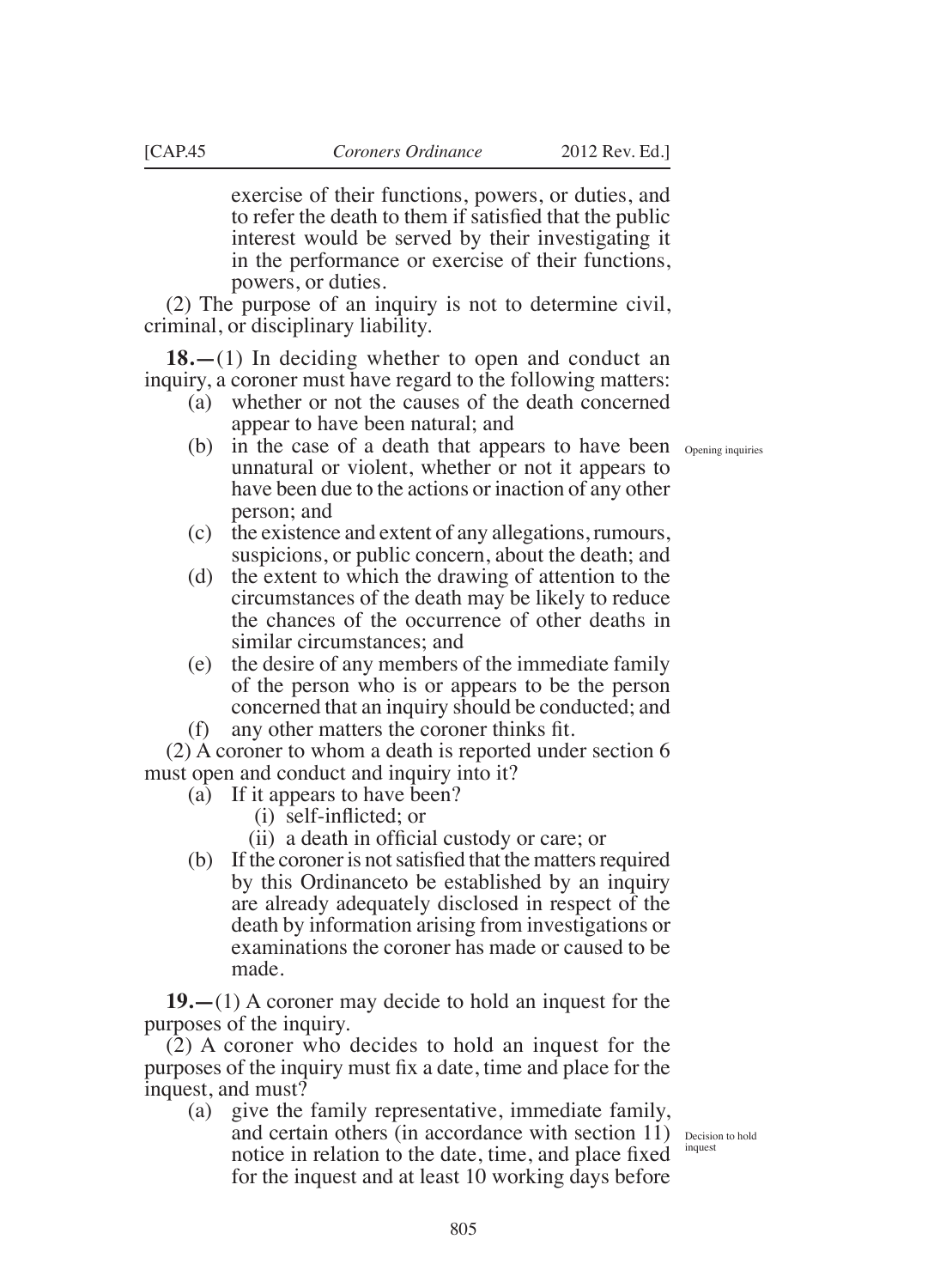the date fixed

(b) give notice, at least 10 working days before the date fixed, of the date, time, and place fixed for the inquest to every person who has a suficient interest in the subject or outcome of the inquiry concerned.

**20.—**(1) Every inquest must be held before a coroner.

(2) If satisied that it is desirable to do so, the coroner may appoint a cultural, legal, medical, or other specialist adviser to sit with and help the coroner at an inquest by giving advice.

(3) The specialist adviser must give advice on any questions referred to the specialist adviser and in any matter the coroner may direct, and this advice may be given any weight the coroner sees fit.

(4) Every inquest must be held in a place that is open to the public.

(5) A coroner may exclude any person or people from all or a part of an inquest.

(6) A coroner may direct any witness whose evidence has not yet been heard at an inquest to remain, or go and remain, outside the place where the inquest is being held until required to give evidence.

(7) A person giving evidence at an inquest must do so orally on oath or afirmation and may be cross-examined by either the coroner or a person notified by the coroner in section  $19(2)$ .

(8) A witness at an inquest may give any evidence by tendering a previously prepared formal written statement if the coroner is satisied that there is no reason making it desirable for the witness to give the evidence orally, and no person attending the inquest who is entitled to cross-examine the witness objects.

(9) No witness at an inquiry shall be obliged to answer any question if doing so would result in self-incrimination, and if it appears to the coroner that a witness has been asked such a question, the coroner shall inform the witness that he may refuse to answer.

**21.—**(1) The coroner conducting and completing an inquiry must consider all the evidence admitted for the purposes of the inquiry and, in the light of the purposes stated in section 17, complete and sign a certificate of findings in relation to the death concerned.

(2) The certiicate of indings must be in the prescribed form, which must require the coroner to state in writing the reasons for his or her findings.

(3) The coroner must send the completed and signed certificate of findings to the Governor, together with—

Procedure for inquest

Certificate of and written reasons for findings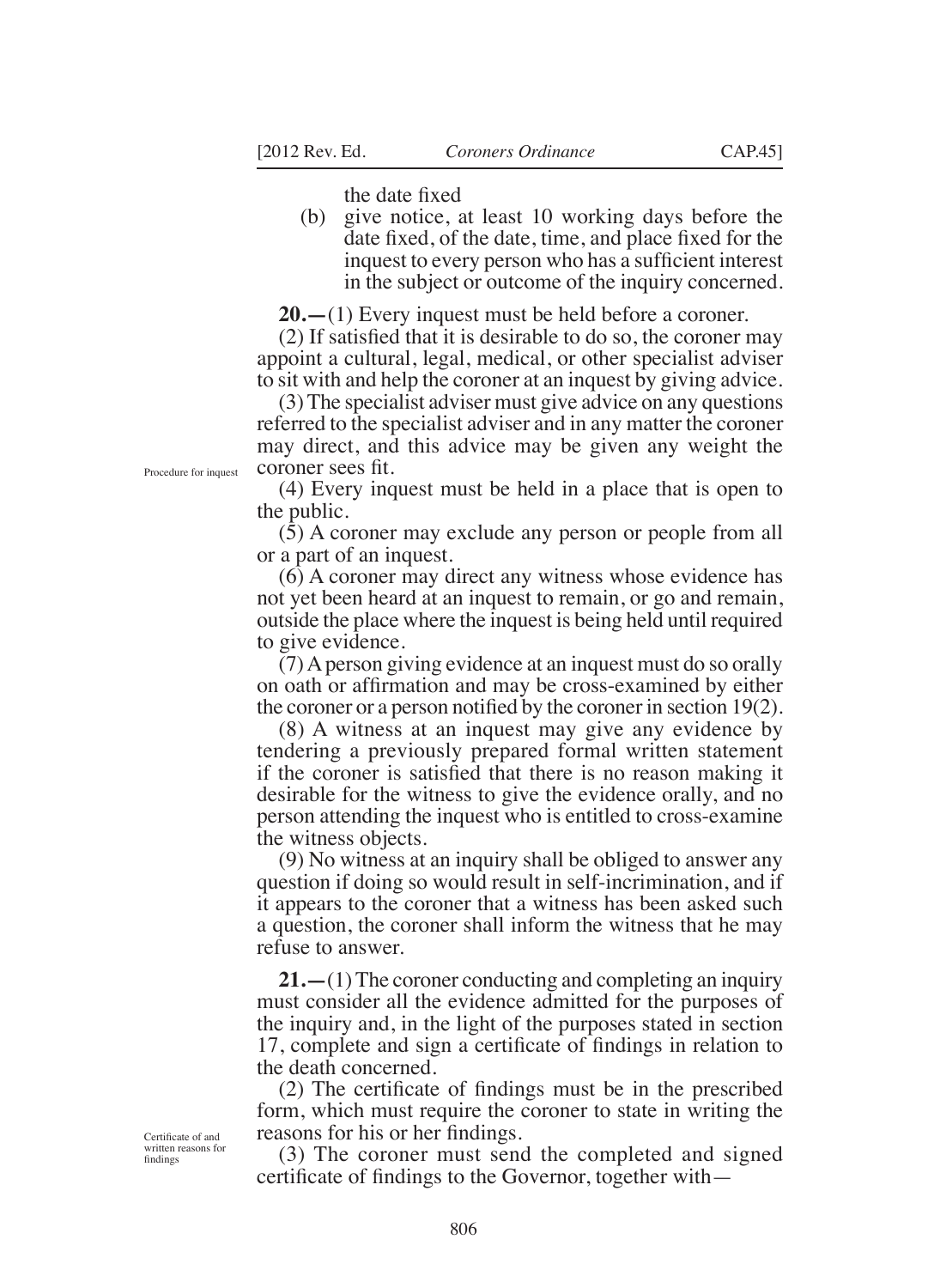- - (a) all depositions of evidence admitted for the purposes of the inquiry; and
	- (b) a certificate of the registration of the death (if applicable); and
	- (c) any speciied recommendations or comments made under section  $17(1)(b)$

**22.—**(1) The Governor may from time to time, by warrant, appoint fit and proper people to be coroners.

(2) Each one of those people must have held a practising certificate as a barrister or solicitor for at least 5 years in any Commonwealth country.

(3) Every coroner vacates that ofice, if he or she has not earlier done so in another way, on attaining the age of 70 years.

(4) A person appointed as coroner may also hold the office Appointment of of Magistrate.

**23.—**(1) Police must help coroners' investigations under this Ordinance.

**24.—**(1) For the purpose of performing or exercising a function, power, or duty under this Ordinance, a coroner has the same powers, privileges, authorities, and immunities as a Magistrate exercising jurisdiction under the Judicature (Courts) Ordinance.

(2) In relation to an inquest held by a coroner for the purposes of an inquiry, the coroner has power to—

- (a) issue summonses for the attendance of witnesses:
- (b) issue warrants to enforce such summonses:
- (c) maintain order:
- (d) administer oaths or afirmations to witnesses:
- (e) punish for contempt:
- (f) adjourn proceedings from time to time and place to place:
- (g) suppress evidence where the coroner considers it necessary, having regard to the interests of the family, the public, and justice.

(3) A coroner may cause to be made by other persons any investigations or examinations, or commission from them any reports, medical or otherwise, the coroner thinks proper—

- (a) for the purpose of deciding whether to open an inquiry; or
- (b) if the coroner is to open an inquiry, or has opened and not completed one.

(4) A coroner who considers it necessary for the purposes of an inquiry the coroner has opened under this Ordinancemay, by written notice served on a person, require that person, within a time specified in the notice,—

coroners

Police to help coroners' investigations

Powers of coroners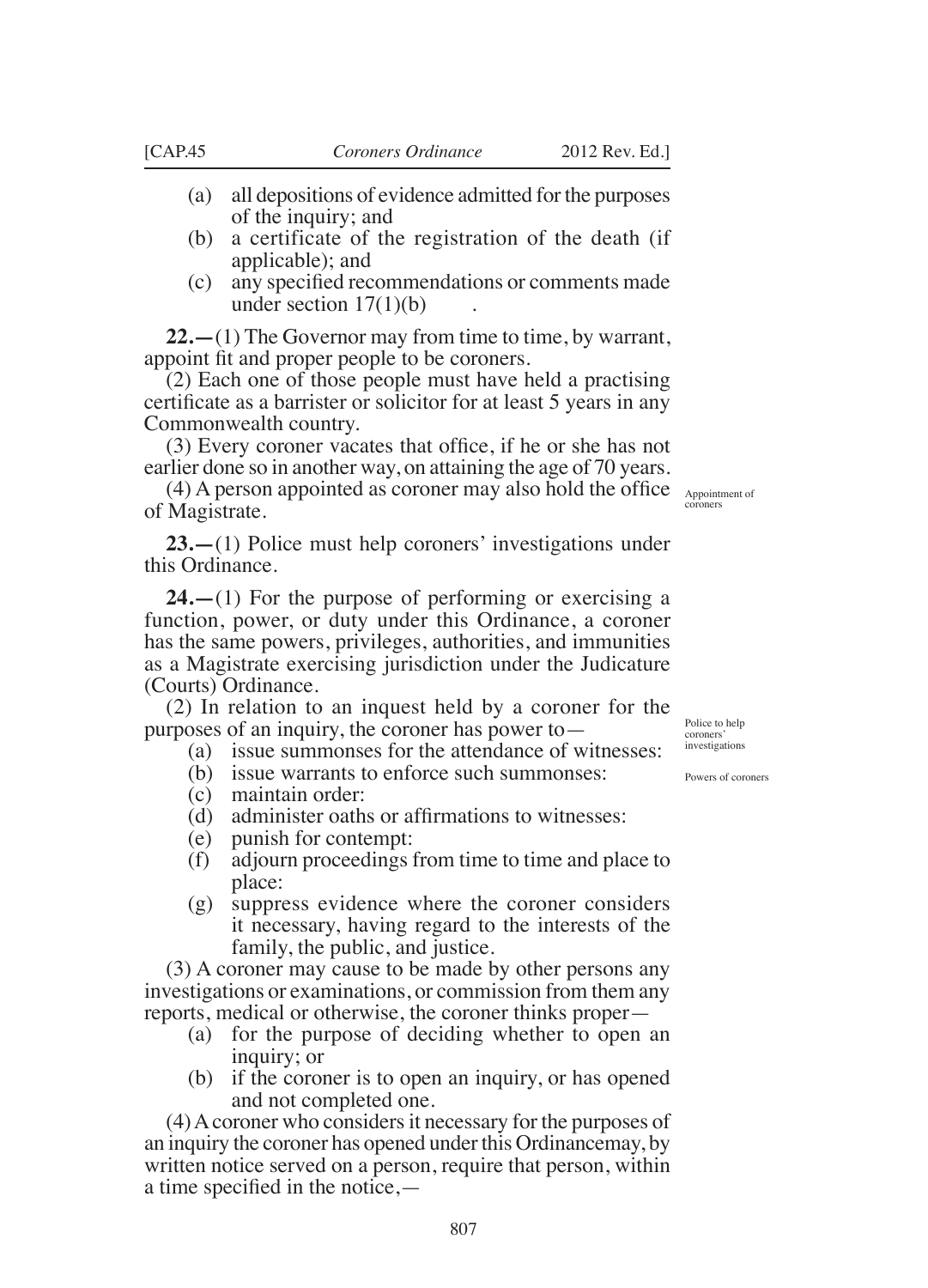- (a) to give the coroner any information or class of information specified in the notice; or
- (b) to produce to the coroner, or to a person specified in the notice acting on the coroner's behalf in accordance with the notice, any document or class of documents or other thing specified in the notice.

**25.—**(1) An Island Magistrate may issue a warrant for the removal of a body from a specified place including, without limitation, a house, craft, or vehicle if satisfied on an application in writing made on oath by a member of the police that—

- (a) the police have the exclusive right to custody of the body under section 8; and
- (b) there are reasonable grounds to believe that the body is being held in or on that place, craft, or vehicle contrary to this exclusive right to custody of the body; and
- (c) the police have, despite having already used negotiation and all other means that are reasonable in the circumstances, failed to secure the release of the body from that place, craft, or vehicle in accordance with the directions.

(2) The warrant must be in the prescribed form, and must be—

- (a) directed to and executed by specified members of the police; or
- (b) directed to the police and executed by any member or members of the police.

(3) The warrant may be issued subject to any reasonable conditions the Island Magistrate specifies in it.

**26.—**(1) Every person commits an offence against this section, and is liable on summary conviction to a fine not exceeding \$1,000, who, without reasonable excuse, fails to comply with a notice under section 24 to the extent that the person is capable of complying with it.

(2) Every person commits an offence against this section, and is liable on summary conviction to a fine not exceeding \$2,000, who—

- (a) fails or refuses to comply with a direction about the removal of a body under section 10; or
- (b) hinders or prevents any person from complying with a direction about the removal of a body under section 10.

Warrant for removal of body

Offences and penalties